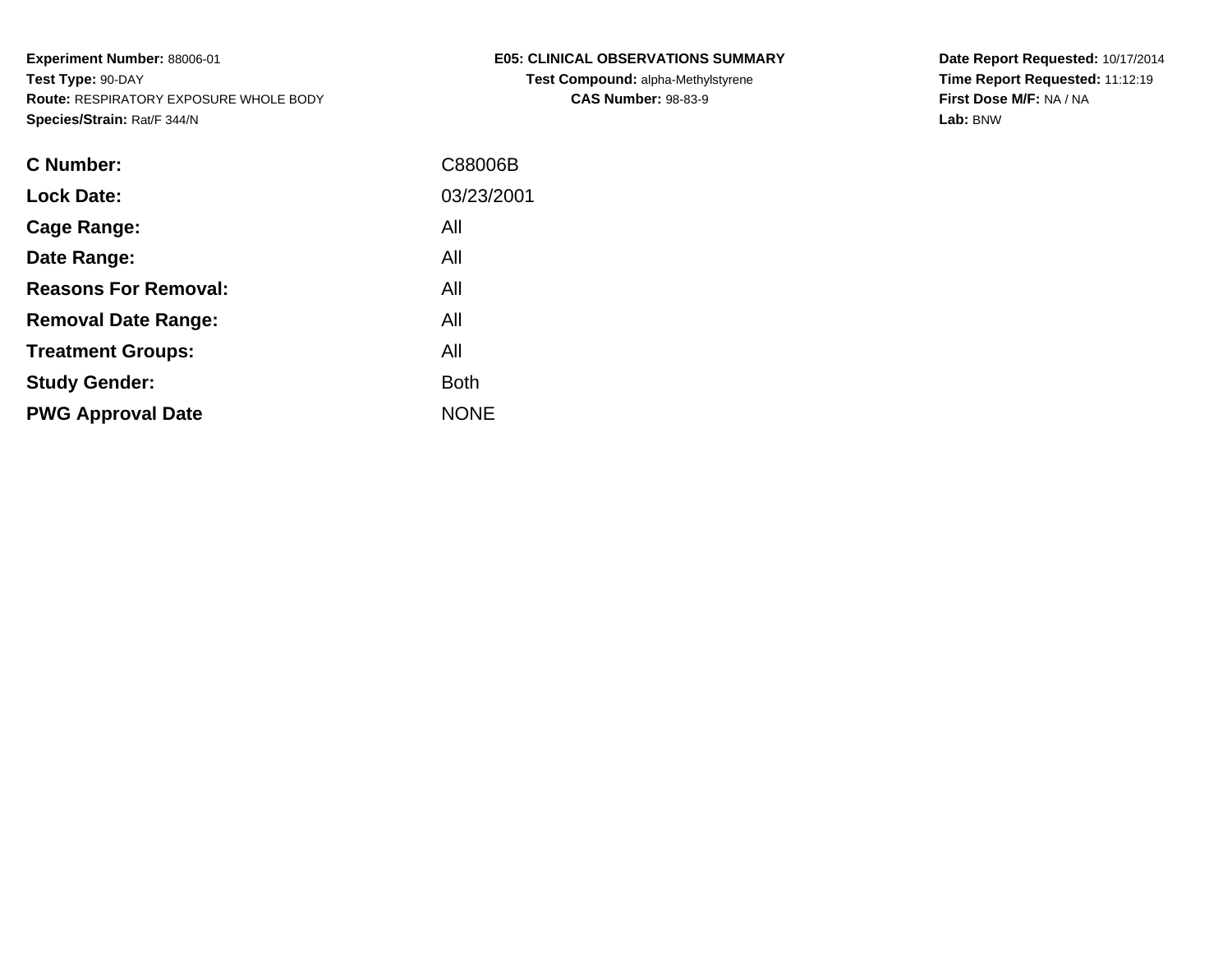## **E05: CLINICAL OBSERVATIONS SUMMARYTest Compound:** alpha-Methylstyrene

**CAS Number:** 98-83-9

**Date Report Requested:** 10/17/2014**Time Report Requested:** 11:12:19**First Dose M/F:** NA / NA**Lab:** BNW

**SEX :MALE WEEK: 14**

| <b>OBSERVATIONS</b> | <b>CONTROL</b>  |               | <b>75 PPM</b>   |               | <b>150 PPM</b>  |        | <b>300 PPM</b>  |        |
|---------------------|-----------------|---------------|-----------------|---------------|-----------------|--------|-----------------|--------|
|                     | <b>CURRENT*</b> | <b>TOTAL+</b> | <b>CURRENT*</b> | TOTAL+        | <b>CURRENT*</b> | TOTAL+ | <b>CURRENT*</b> | TOTAL+ |
| Eye Abnormality     | 0/0             | 0/10          | 0/0             | /10           | 0/0             | 0/10   | 0/0             | 0/10   |
|                     |                 |               |                 | <b>DAY 73</b> |                 |        |                 |        |

\* ANIMALS WITH OBSERVATION IN CURRENT PERIOD / TOTAL ANIMALS OBSERVED IN CURRENT PERIOD (WITHIN 7 DAYS OF RUN DATE)

+ ROW 1 = CUMULATIVE NO. OF ANIMALS WITH OBSERVATION / TOTAL ANIMALS STARTED ON STUDYROW 2 = DAY OF ONSET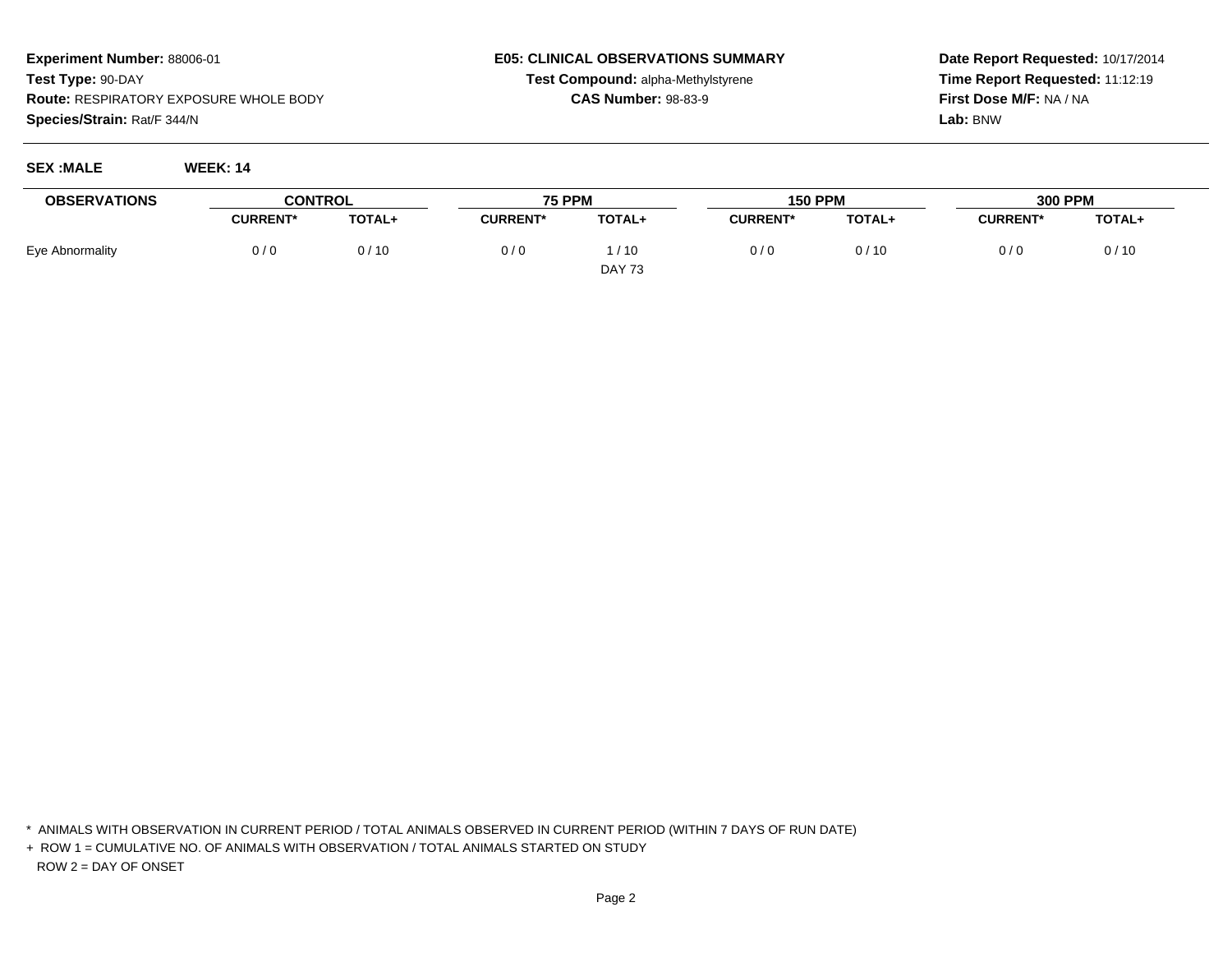**SEX :MALE WEEK: 14**

## **E05: CLINICAL OBSERVATIONS SUMMARYTest Compound:** alpha-Methylstyrene

**CAS Number:** 98-83-9

**Date Report Requested:** 10/17/2014**Time Report Requested:** 11:12:19**First Dose M/F:** NA / NA**Lab:** BNW

| <b>OBSERVATIONS</b> | <b>600 PPM</b>  |               | <b>1000 PPM</b> |               |  |
|---------------------|-----------------|---------------|-----------------|---------------|--|
|                     | <b>CURRENT*</b> | <b>TOTAL+</b> | <b>CURRENT*</b> | <b>TOTAL+</b> |  |
| Eye Abnormality     | 0/0             | 0/10          | 0/0             | 0/10          |  |

\* ANIMALS WITH OBSERVATION IN CURRENT PERIOD / TOTAL ANIMALS OBSERVED IN CURRENT PERIOD (WITHIN 7 DAYS OF RUN DATE)

+ ROW 1 = CUMULATIVE NO. OF ANIMALS WITH OBSERVATION / TOTAL ANIMALS STARTED ON STUDYROW 2 = DAY OF ONSET